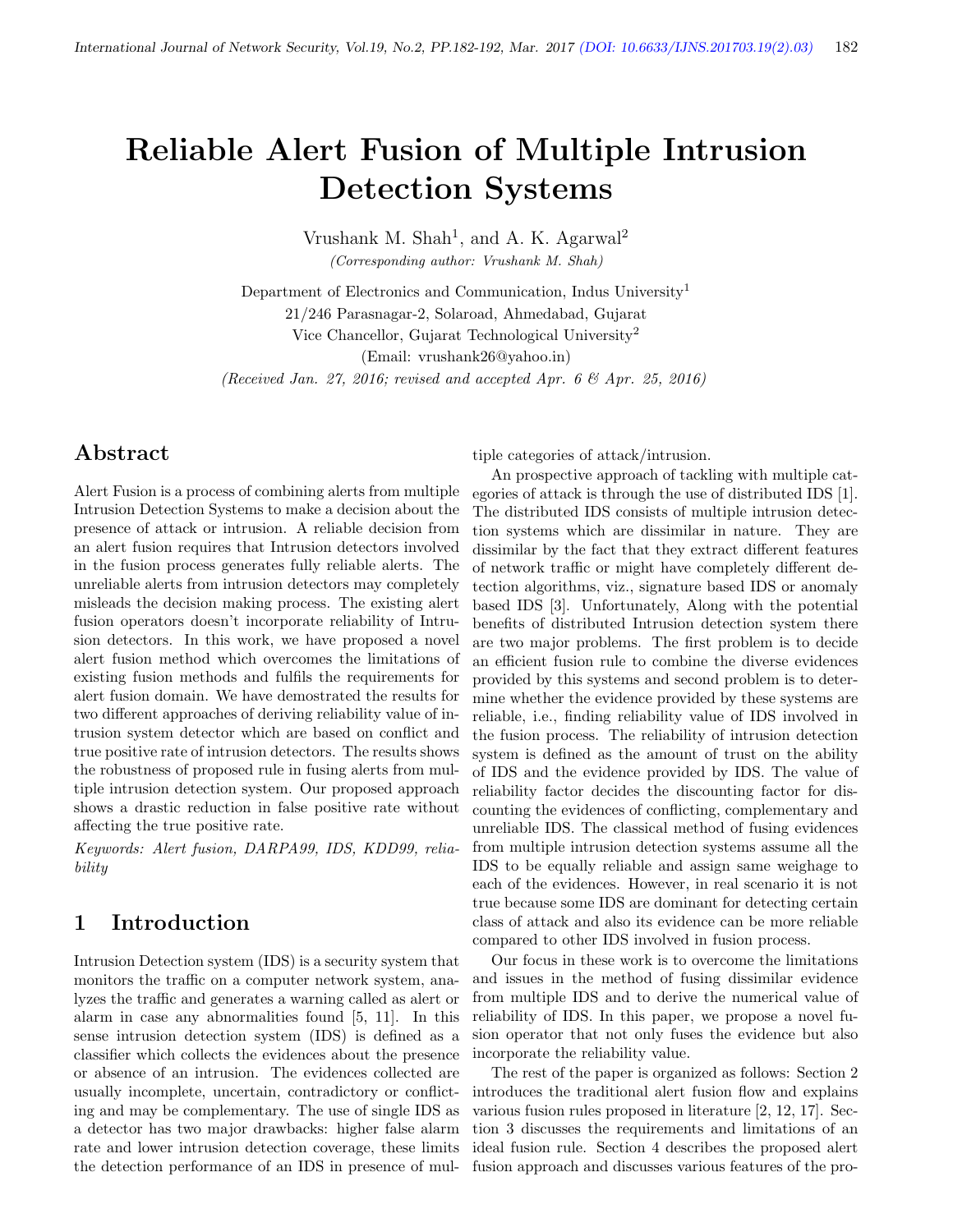

Figure 1: Traditional Alert Fusion Flow Diagram

posed alert fusion approach. Section 5 shows the simulation setup and describes the dataset. Section 6 shows results of proposed fusion rule under four different experiments. Finally in Section 7 we draw the conclusion.

### 2 Related Work

Figure 1 shows the traditional method for combining alerts from N different intrusion detection system. Each IDS sniffs the incoming network traffic and alerts for the presence of an attack. The alerts generated by IDS is converted to a mass value and all such masses are fused by fusion operator. This section will show the process of alert-to-mass mapping and gives a brief overview on existing fusion rule.

#### 2.1 Alert to Mass Mapping

An IDS sniffs the traffic and generates positive and negative alerts. If we denote the hypothesis that attack is present by H and attack not present by -H then according to [6] we have,

$$
m(H) = \frac{P}{P + N + C}
$$

$$
m(-H) = \frac{N}{P + N + C}
$$

$$
m(Hor - H) = \frac{C}{P + N + C},
$$

where,  $P$ - positive evidence in favor of hypothesis  $H, N$ -Negative evidence opposing the hypothesis  $H$  or favoring hypothesis  $-H$  and C is constant which is equal to 2 for binary frame of hypothesis.  $m(H)$  is the mass value for hypothesis H.  $m(Hor - H)$  is mass value for hypothesis H or  $-H$  and can be called  $m(uncertain)$  i.e, mass value for uncertainty between  $H$  and  $-H$ . Figure 2 shows the effect of increase in positive evidence on mass value of  $m(H)$ ,  $m(-H)$  and  $m(uncertain)$ .

#### 2.2 Fusion Rules

The fusion rules are used to combine masses from n evidence sources and outputs a fused decision. For number of evidence sources  $n \geq 2$  let  $\Theta = {\theta_1, \theta_2, \theta_3, \dots, \theta_n}$  be the frame of discernment for the fusion problem under consideration having  $n$  exclusive and exhaustive hypothesis. The sets of all subsets of  $\Theta$  is called as power-set of  $\Theta$ and is denoted by  $2^{\Theta}$ . The power-set is usually closed under unions, intersections and complements and is defined as a Boolean algebra. The fusion rules such Dempster shafer Rule in [12], Yager's Rule in [17] and Smet's TBM Rule in [13] are rules which are closed under Union operator. However, this rules doesn't contain intersections of element of Θ.

A basic belief assignment (BBA) is a function  $m$  from  $2^{\Theta}$ , the power set of  $\Theta$  to [0,1]. The belief mass assignment will satisfy the property:

$$
m(\phi) = 0 \text{ and } \sum_{A \in 2^{\Theta}} m(A) = 1.
$$

Here,  $m(\phi)$  is the mass assigned to null set. Let,  $m_1(B)$ and  $m_2(C)$  are two independent masses from two sources of evidence. Then the combined mass  $m(A)$  is obtained by combining  $m_1(B)$  and  $m_2(B)$  through conjunctive rule,

$$
m(A) = \sum_{\substack{B,C \in 2^{\Theta} \\ B \cap C = A}} m_1(B)m_2(C)
$$

$$
m(\phi) = \sum_{\substack{B,C \in 2^{\Theta} \\ B \cap C = \phi}} m_1(B)m_2(C).
$$

Disjunctive rule of combination is defined for union of elements of  $\Theta$ . If  $m_1(B)$  and  $m_2(C)$  are two independent masses from two sources of evidence then the combined mass m(A) obtained by combining  $m_1(B)$  and  $m_2(C)$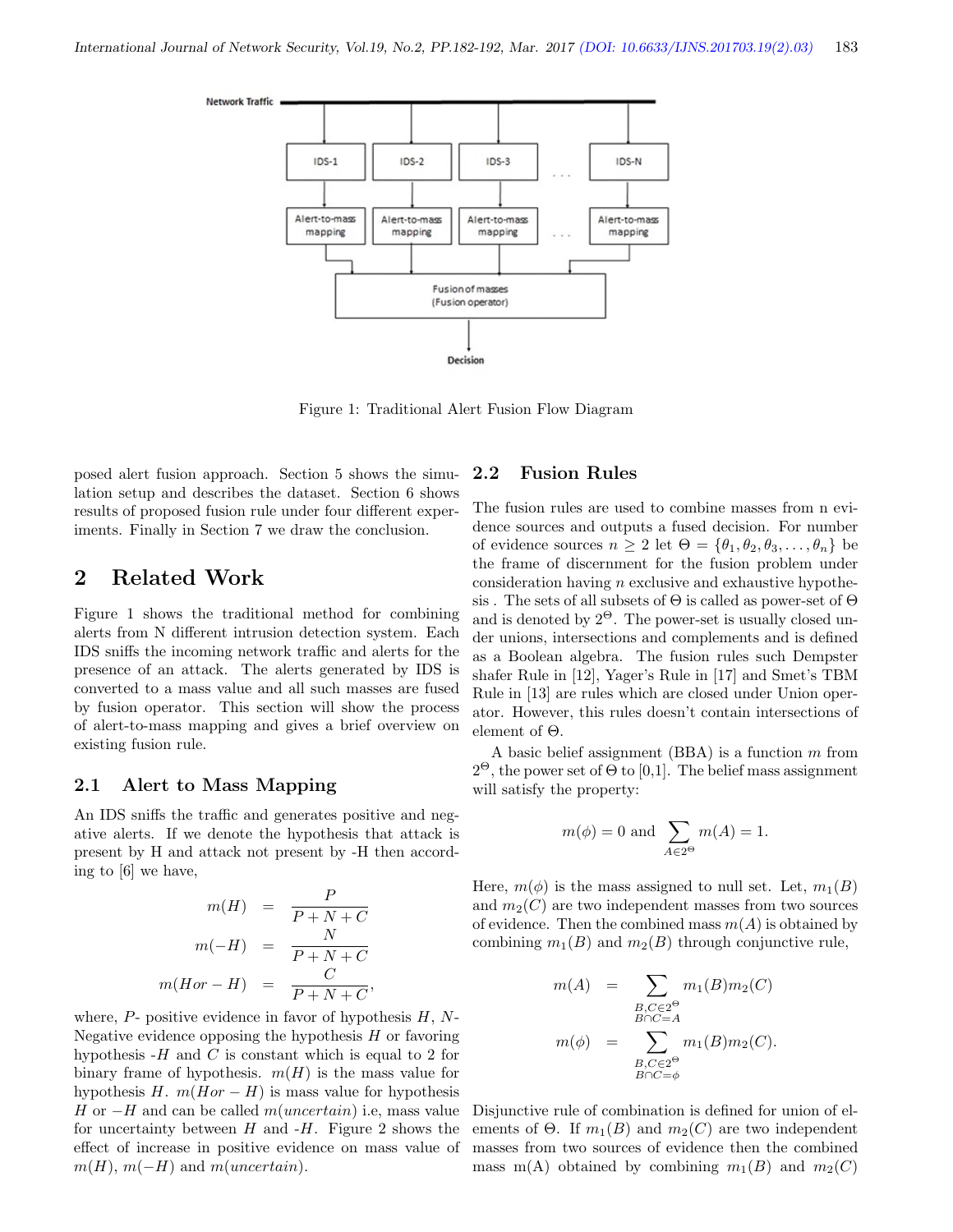

Figure 2: Effect of increase in positive evidence on mass value

through the rule,

$$
m(A) = \sum_{\substack{B,C \in 2^{\Theta} \\ B \cup C = A}} m_1(B)m_2(C).
$$

The disjunctive rule is preferable when some sources of evidence are unreliable but we don't know which one is unreliable.

The normalized version of conjunctive rule was proposed by Dempster and Shafer in [12] and is known as Dempster-Shafer rule. In DS rule, the fused masses  $m(A)$ is obtained from two independent sources of evidence  $m_1(B)$  and  $m_2(C)$  using following equation:

$$
m(A) = \frac{\sum_{B,C \in 2^{\Theta}} m_1(B)m_2(C)}{1 - \sum_{B,C \in 2^{\Theta}} m_1(B)m_2(C)}
$$
  

$$
m(\phi) = 0.
$$

The above rule is defined for fusing two independent masses from sources of evidence. However, the same can be extended for n independent and equally reliable sources.

Dubois and Prade rule of combination by Dubois and Prade [2] is applicable when out of two sources, one source is unreliable and these unreliability is because of high conflict between the evidence they provide. DP rule assigns the value of conflict between two sources under union operator to the total mass value.

$$
m(A) = \sum_{\substack{B,C \in 2^{\Theta} \\ B \cup C = A \\ B \cap C = \phi}} m_1(B)m_2(C) + \sum_{\substack{B,C \in 2^{\Theta} \\ B \cap C = A \\ B \cap C \neq \phi}} m_1(B)m_2(C).
$$

# 3 Requirements and Limitations of Fusion Rules

Thomas in [15] suggests that the timely detection of intrusion in multiple IDS framework requires an efficient fusion

rule that effectively combines evidence from multiple IDS and outputs a decision that accurately matches with existing ground truth. Following are the basic requirements for fusion rule as mapped out by authors:

- Fusion rule should incorporate the reliability of intrusion detection system for the evidence it provide about the presence of intrusion.
- The rule should be able to compromise between the reliable IDS and unreliable IDS.
- If all the IDS involved in fusion are unreliable then fusion rule should discard the available IDS and then new sets of IDS has to be found for concerned fusion problem.

According to Katar in [7] the quality of decision from a fusion operator varies application to application. In present work the goal is to combine alerts from multiple IDS systems, so the trustworthiness of alerts is a matter of concern. The existing fusion rules discussed in Section 2 have following limitations:

- None of the existing rule incorporates the reliability of source whose evidence are to be fused. Thus, there is no real time criteria which assign a numerical value of reliability to the evidence given by the source.
- The existing fusion rule considered all the sources of evidence to be equally reliable. However, in fusion framework there might be some unreliable sources which misleads to the fusion rule to give wrong decision.
- One major drawback related to the fusion rule as suggested by Goodman in [4] is that in an environment consisting of many hypotheses and many sources, it is difficult to decide whether to accept or reject the result of fusion rule. If sources of evidences are highly conflicting, the DS rule completely fails. If analyst blindly believes on the result then the decision can be misleading or complementary.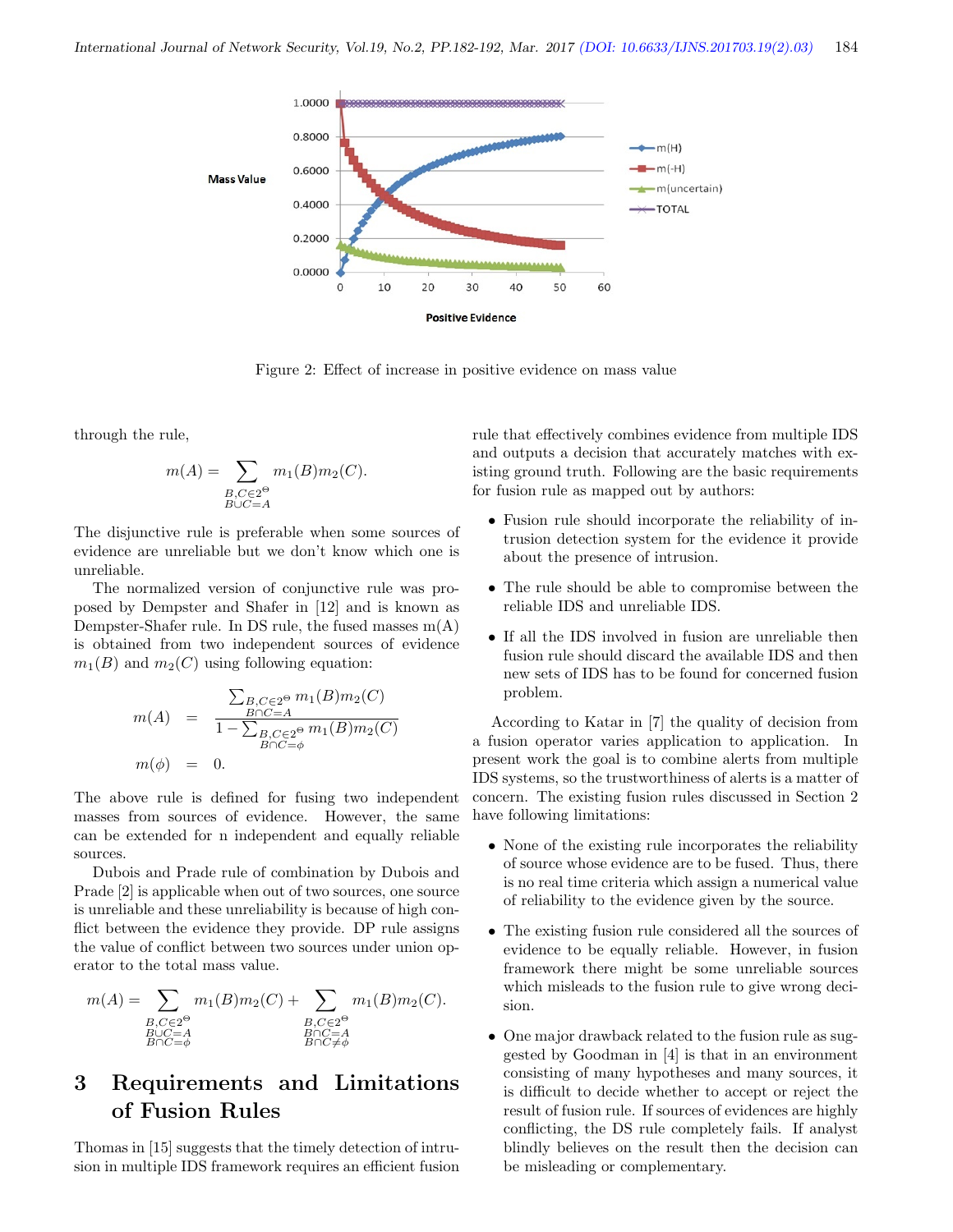Table 1: DARPA 99 experiment description

| Characteristic                  | Name                       |
|---------------------------------|----------------------------|
| Dataset Name                    | DARPA 1999                 |
| Frame of Discernment $(\Theta)$ | [probe, -probe, $\theta$ ] |
| Reliability criteria            | TPR of IDS                 |
| No. of packets processed        | 5766                       |

Table 2: Comparison of single IDS with fusion using DS and fusion using proposed rule by deriving reliability value using TPR

|           | Snort | Suricata | PHAD | <b>NETAD</b> | DS   | Proposed |
|-----------|-------|----------|------|--------------|------|----------|
|           |       |          |      |              | Rule | Rule     |
| <b>TP</b> | 127   | 124      | 144  | 118          | 131  | 143      |
| <b>TN</b> | 2715  | 2721     | 2730 | 2681         | 2644 | 5324     |
| FP        | 2784  | 2778     | 2769 | 2818         | 2855 | 32       |
| FN        | 140   | 143      | 123  | 149          | 136  | 267      |

The above requirements and limitations shows that we need a framework which can evaluate the numerical value of reliability of intrusion detection systems and discount the evidences based on their reliability beforehand. Also, there must be robust way as to handle conflict between sources and uncertainty assigned by sources to hypotheses.

## 4 Proposed Fusion Approach

To overcome the limitations and to match the requirements, we propose a novel method of fusing the evidences provided by source (Alerts generated by Intrusion Detection System). The flowchart of proposed fusion approach is as shown in Figure 3. The mass generated from alert to mass mapping block is used to derive reliability values along with CRF and DRF values. The input masses are discounted using this values and discounted masses are then fused using proposed rule. This section will explain the proposed rule, features of proposed rule and method for deriving reliability co-efficient of an Intrusion detection system.

#### 4.1 Proposed Rule

The proposed rule is based on DS framework [12]. Here,  $m_1(B)$  and  $m_2(C)$  are two independent masses from two sources of evidence. Then the combined mass  $m(A)$  is obtained by combining  $m_1(B)$  and  $m_2(C)$  through the rule,

$$
m(A) = CRF(A) \sum_{\substack{B,C \in 2^{\Theta} \\ B \cap C = A}} m_1(B)m_2(C)
$$

$$
+DRF(A) \sum_{\substack{B,C \in 2^{\Theta} \\ B \cup C = A}} m_1(B)m_2(C).
$$

Where,

$$
CRF(A) = \prod_{n} R_n
$$
  

$$
DRF(A) = (1 - \prod_{n} R_n)(1 - \prod_{n} (1 - R_n)).
$$

Here,  $R_n$  is the reliability value of  $n^{th}$  source of evidence.  $CRF(A)$  is conjunctive reliability value about A and  $DRF(A)$  is disjunctive reliability value about A. CRF and DRF value acts as a weighting factor to compromise between conjunctive mass and disjunctive mass.

#### 4.2 Features of Proposed Rule

The proposed rule effectively incorporates reliability of each source of evidence. If all the sources of evidence are reliable we get  $CRF(A)=1$  and  $DRF(A)=0$ , so the proposed rule converge to conjunctive rule. If all the sources of evidence are unreliable we get  $CRF(A)=0$  and  $DRF(A)=0$ , so the proposed rule does not give any solution and new sources of evidence has to be found. If some sources are reliable and some are unreliable we get  $CRF(A)=0.5$  and  $DRF(A)=0.5$ , so the proposed rule will shows the compromise between conjunctive mass and disjunctive mass.

#### 4.3 Deriving Reliability Co-efficient

One of the major problems of incorporating reliability of IDS into the fusion is problem of obtaining reliability coefficients. Reliability coefficients basically show a numerical value of trust in the mass value provided the Intrusion Detection system. The problem of finding reliability can be related to the problem of conflict between various Intrusion detection systems. The mere existence of conflict between the mass provided by Intrusion detection systems indicates the presence of an unreliable IDS which may cause the fusion result to be complementary from reality. An highly conflicting IDS will be assigned least reliability and least conflicting IDS will be assigned with highest reliability.

Another Approach of finding reliability is to relate reliability with the true alert rate of IDS. In these approach it is assumed that the IDS having highest true alert rate and lowest false alert rate will be assigned highest reliability and thereby, giving highest weightage in fusion process. While, all other IDS is assigned relative reliability value based on their true alert rate and false alert rate. The approach of assigning reliability based on true alert rate requires the ground truth knowledge. While, the approach of assigning reliability based on conflict between the IDS can work without knowledge of ground truth. In these work, we have use both the approaches and have compared result of proposed rule with existing rules.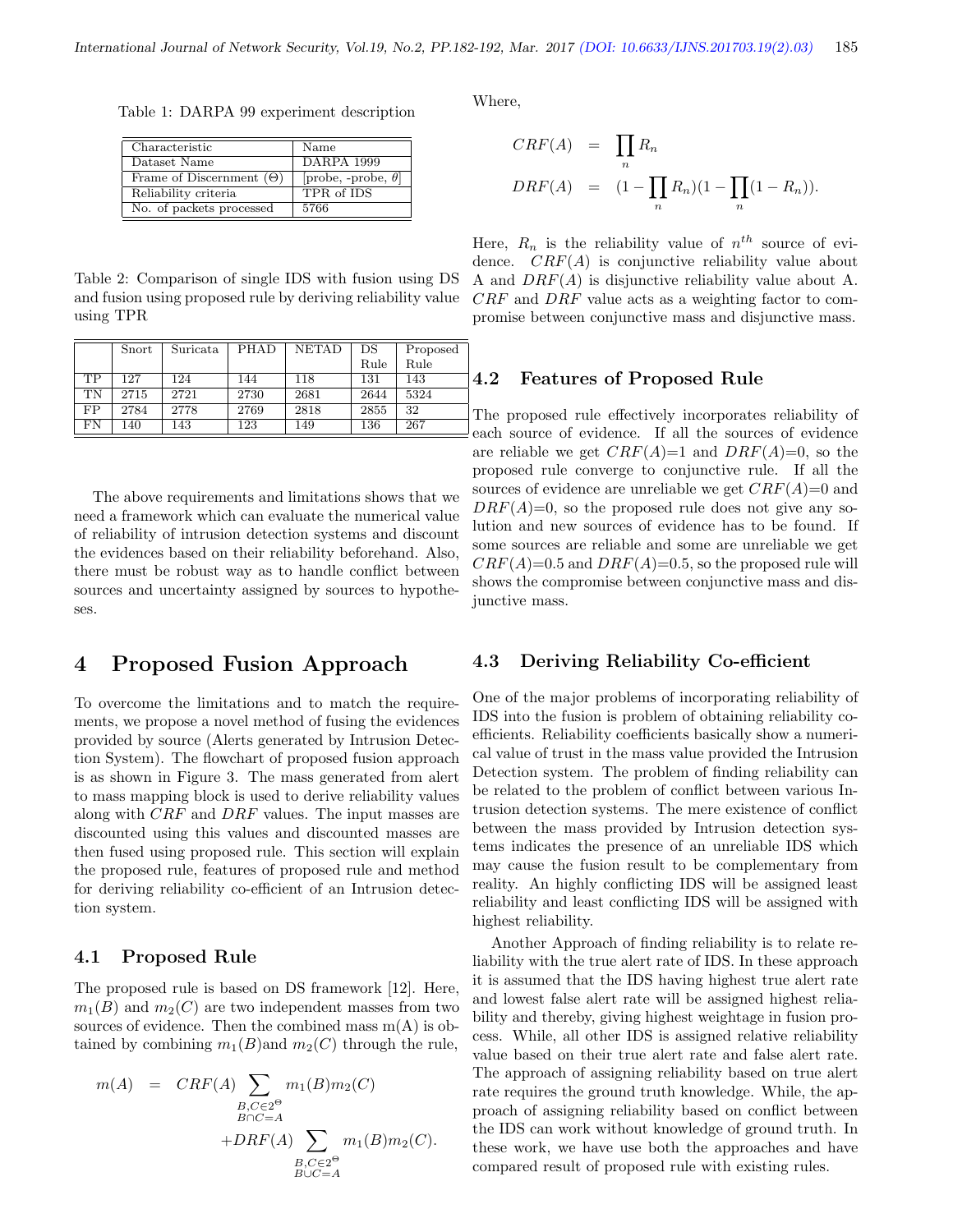

Figure 3: Flowchart of proposed fusion approach

Table 3: Comparison of single IDS with fusion using DS and fusion using proposed rule by deriving reliability value using TPR

|            | Snort  | Suricata | <b>PHAD</b> | NETAD  | DS Rule | Proposed Rule |
|------------|--------|----------|-------------|--------|---------|---------------|
| TPR.       | 0.4757 | 0.4644   | 0.5393      | 0.4419 | 0.4906  | 0.5356        |
| FPR.       | 0.5063 | 0.5052   | 0.5035      | 0.5125 | 0.5192  | 0.060         |
| <b>PPV</b> | 0.0437 | 0.0429   | 0.0494      | 0.0402 | 0.0439  | 0.8171        |
| <b>NPV</b> | 0.9510 | 0.9501   | 0.9569      | 0.9473 | 0.9511  | 0.9522        |
| ACC        | 0.4929 | 0.4934   | 0.4984      | 0.4854 | 0.4813  | 0.9481        |

Table 4: DARPA 99 experiment description

| Characteristic                  | Name                       |
|---------------------------------|----------------------------|
| Dataset Name                    | DARPA 1999                 |
| Frame of Discernment $(\Theta)$ | [probe, -probe, $\theta$ ] |
| Reliability criteria            | Conflict between IDS       |
| No. of packets processed        | 5766                       |

Table 5: Comparison of single IDS with fusion using DS and fusion using proposed rule by deriving reliability value using conflict between evidences

|           | Snort | Suricata | PHAD | <b>NETAD</b> | DS   | Proposed |
|-----------|-------|----------|------|--------------|------|----------|
|           |       |          |      |              | Rule | Rule     |
| TP        | 128   | 107      | 129  | 129          | 119  | 136      |
| <b>TN</b> | 2751  | 2718     | 2689 | 2768         | 2693 | 5130     |
| FP        | 2748  | 2781     | 2810 | 2731         | 2806 | 244      |
| FN        | 139   | 160      | 138  | 138          | 148  | 256      |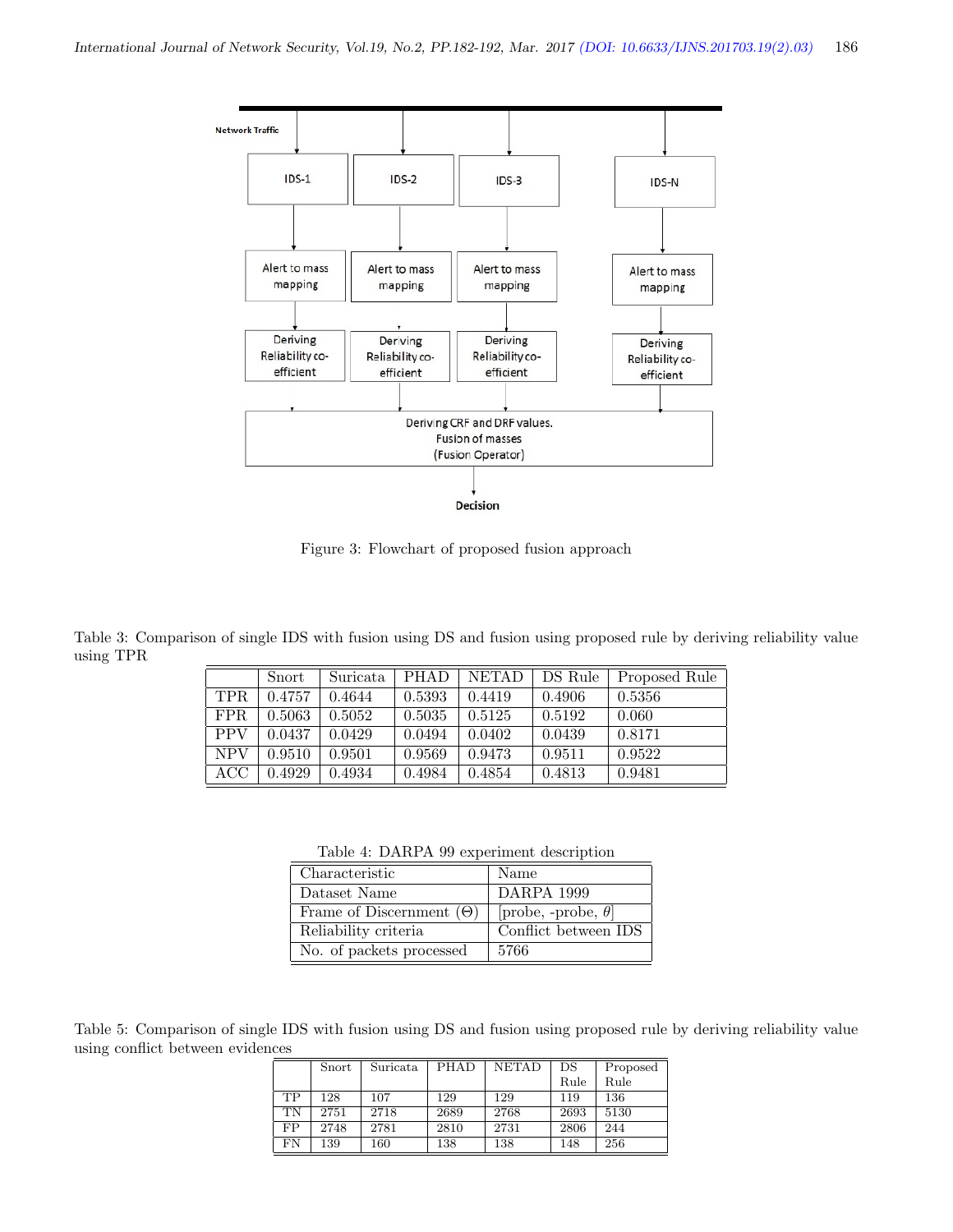|                   | Snort  | Suricata | PHAD   | <b>NETAD</b> | DS Rule | Proposed Rule |
|-------------------|--------|----------|--------|--------------|---------|---------------|
| TPR.              | 0.4794 | 0.4007   | 0.4831 | 0.4831       | 0.4457  | 0.3579        |
| FPR.              | 0.4997 | 0.5057   | 0.5110 | 0.4966       | 0.5103  | 0.0454        |
| <b>PPV</b>        | 0.045  | 0.0377   | 0.0439 | 0.0439       | 0.0451  | 0.3579        |
| <b>NPV</b>        | 0.9519 | 0.9444   | 0.9512 | 0.9525       | 0.9479  | 0.9525        |
| $_{\mathrm{ACC}}$ | 0.4993 | 0.4899   | 0.4887 | 0.5024       | 0.4877  | 0.9133        |

Table 6: Comparison of single IDS with fusion using DS and fusion using proposed rule by deriving reliability value using conflict between evidences

# 5 Simulation Setup

#### 5.1 Dataset Description

The MIT Lincoln Laboratory under the project DARPA has collected and distributed the first standard dataset for offline evaluation of IDS. DARPA98 and DARPA99 are two datasets available under DARPA project for the use of researchers. DARPA99 is modified and refined version of DARPA98 which consists of total 5 weeks of data which is divided into 3 weeks of training dataset and 2 weeks of testing dataset. Each week of dataset consists of five day of data from Monday to Friday of inside and outside traffic. The detailed explanation of various intrusions/attacks present in DARPA99 along with normal traffic is explained in detail in [8] by Kendall.

Most research in the field of IDS have been done using DARPA99 dataset. However, many of the researchers have criticized and argued about its applicability for IDS evaluation. Most of them consider that the dataset is very outdated and unable to create behavior like the present day attack. Along with the critics, there are significant argument in favor of DARPA99. In [15], Thomas argued that the non-availability of any other dataset that includes the complete network traffic was probably the initial reason to make use of the DARPA dataset for IDS evaluation by researchers. In [9], authors comment that if an present day advanced system could not perform well on DARPA dataset, it could also not perform acceptably on realistic data. Authors in [10] argued that even though there are shortcomings, the Lincoln evaluation indicates that even the best of the research IDS systems falls far short of the DARPA goals for detection and false-alarm performance. MCHugh in his work [10] believe that any sufficiently advanced IDS should be able to achieve good true positive detection performance on the DARPA IDS evaluation dataset. Demonstrating such performance, however, is only necessary to show the capabilities of such a detector, it is not sufficient.

The KDD99 dataset is knowledge discovery database originally created from DARPA98. The KDD99 dataset has 41 features along with one class label. The Class label consists of attack in four categories R2L, U2R, Probe and DOS. The complete details on types of attacks present in each categories and list of 41 features is available in the work by [14].

Authors in [14] suggested a new dataset called as NSL-

KDD in order to solve the issues with KDD99. NSL-KDD was distributed for testing in year 2009 by University of New Brunswick. This new version of dataset does not have redundant records in train set, so the classifier does not get biased towards more frequent records. Also, the test set does not have duplicate records which give better detection rates. The reduced NSL-KDD make it reasonable to run the experiments without need of randomly selecting small set as in KDD99. The results by Tavallaee et al. [14] shows that the results obtained by NSL-KDD makes the evaluation results more consistent and comparable.

### 5.2 Selection of IDS

For alert fusion of multiple intrusion detection systems, we have selected four dissimilar IDS namely, Snort, Suricata, PHAD and NETAD. The reason behind such selection is that snort and suricata are signature based intrusion detectors while PHAD and NETAD are anomaly detectors. Thus, both categories are complementary to one another which enhances the performance of fusion system and within the category they are redundant which increases the accuracy.

#### 5.3 System Configuration

The simulation environment consists three  $3^{rd}$  Generation IntelCorei5processor (1.6GHz), Operating system installed is Linux Ubuntu with 4GB RAM. One machine deployed with Signature based IDS such as snort and suricata. Another Machine deployed with Anomaly detectors such as PHAD and NETAD. Third machine acts as an attacker machine having dataset loaded and is being replayed using TCPreplay.

## 6 Results

This section will discuss the results obtained under four different experiments namely, DARPA99 Experiment, KDD99 Experiment, NSL-KDD Experiment and some random experiments in order The performance metrics used to compare the results are true positive (TP), true negative (TN), false positive (FP), false negative (FN), true positive rate (TPR), false positive rate (FPR), positive prediction value (PPV), negative prediction value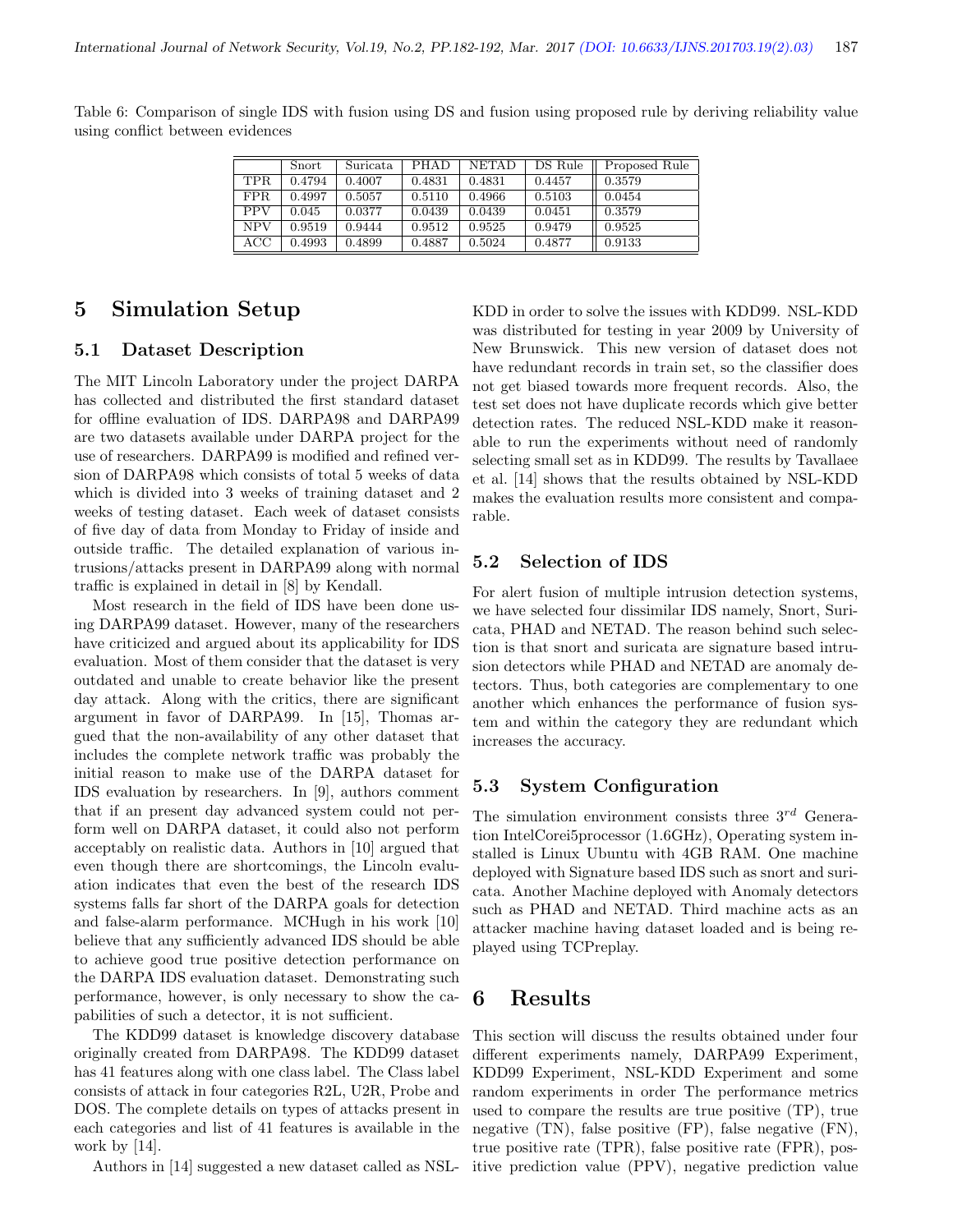

Figure 4: Comparison of proposed rule with DS rule against NSL-KDD for detecting R2L attack

(NPV) and Accuracy (ACC). The formal definition of each of this parameters are explained in Appendix A along with its significance.

#### 6.1 DARPA99 Experiment

In DARPA99 Experiment, we preprocessed the dataset and total 5766 packets where loaded on to the network. In first experiment as per Table 1, we use the TPR of IDS as a reliability criteria. Table 2 and Table 3 shows the performance comparison of single IDS against the fusion using DS and fusion using proposed rule. The observed results shows an efficient reduction in number of false positives and an significant increase in the accuracy of IDS.

Table 4 shows the description of second experiment performed using DARPA99 where reliability is derived by calculating the amount of conflict between the IDS systems. Table 5 and Table 6 shows the comparison results of single IDS with fusion using DS and fusion using proposed rule by deriving reliability value using conflict between evidences.

Table 7: KDD 99 Experiment description

| Characteristic                  | Name                       |
|---------------------------------|----------------------------|
| Dataset Name                    | KDD 1999                   |
| Frame of Discernment $(\Theta)$ | [smurf, -smurf, $\theta$ ] |
| Reliability criteria            | TPR of IDS                 |
| No. of packets processed        | 3456                       |

#### 6.2 KDD99 Experiment

In KDD99 Experiment, we preprocessed the dataset and total 3456 packets containing attack and non-attack packet was loaded on the network and replayed using TCPReplay tool. The Frame of Discerment is selected to detect smurf attack. The total 1944 smurf attacks were present in processed dataset.



Figure 5: Comparison of proposed rule with DS rule against NSL-KDD for detecting DOS attack



Figure 6: Confusion matrix of two IDS system having conflicting behavior



Figure 7: Confusion matrix of two IDS system having harmonious behavior



Figure 8: Comparing fusion rules under conflict behavior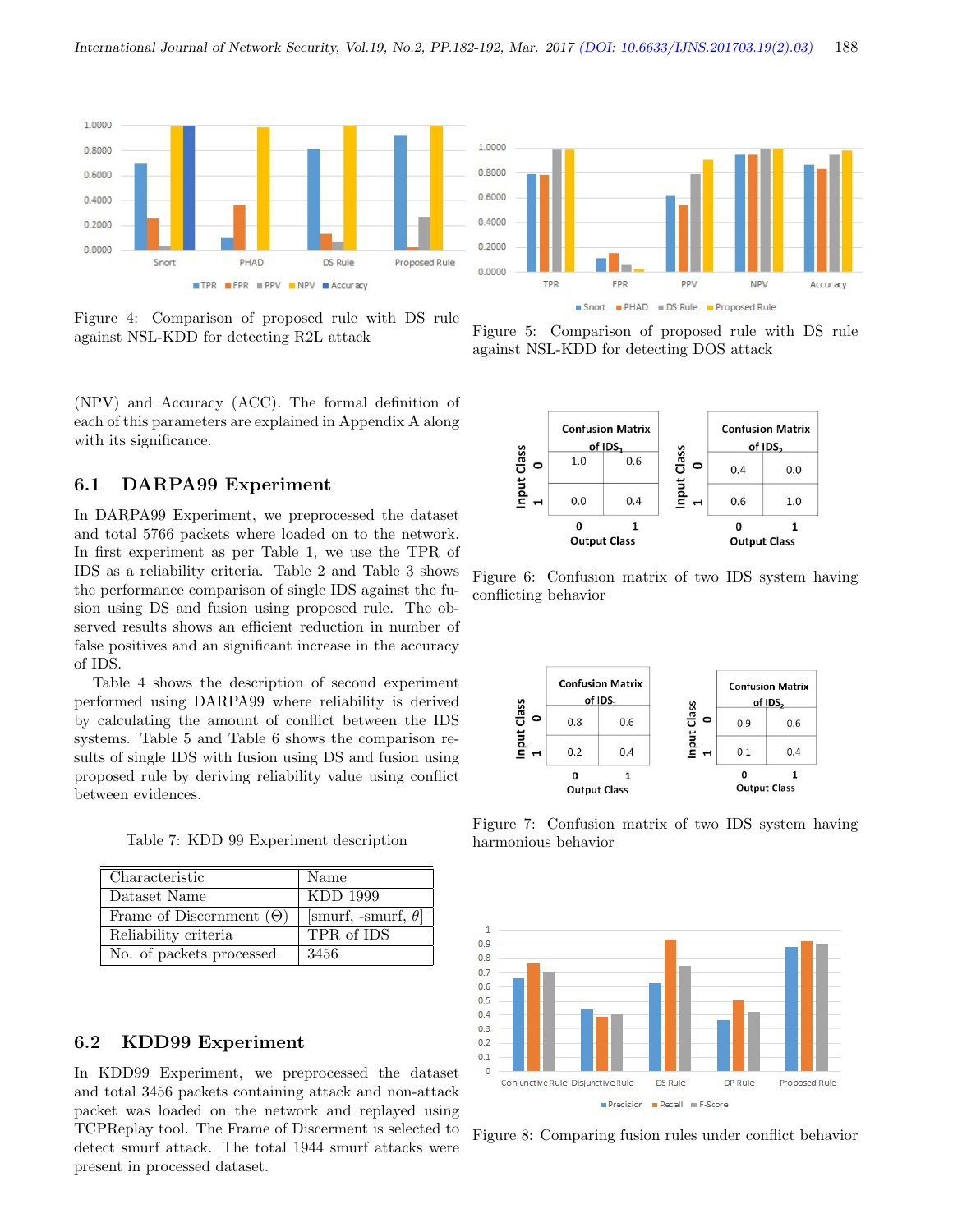Table 8: Comparison of single IDS with fusion using DS and fusion using proposed rule by deriving reliability value using TPR

|    | Snort | Suricata | PHAD | <b>NETAD</b> | DS   | Proposed |
|----|-------|----------|------|--------------|------|----------|
|    |       |          |      |              | Rule | Rule     |
| TP | 916   | 1015     | 982  | 910          | 969  | 1015     |
| TN | 788   | 763      | 769  | 762          | 765  | 1490     |
| FP | 724   | 749      | 743  | 750          | 747  | 22       |
| FN | 1028  | 928      | 962  | 1034         | 975  | 929      |

Table 9: Comparison of single IDS with fusion using DS and fusion using proposed rule by deriving reliability value using TPR

|            | Snort  | Suricata | PHAD   | <b>NETAD</b> | DS     | Proposed |
|------------|--------|----------|--------|--------------|--------|----------|
|            |        |          |        |              | Rule   | Rule     |
| <b>TPR</b> | 0.4712 | 0.5221   | 0.5051 | 0.4681       | 0.4985 | 0.5216   |
| <b>FPR</b> | 0.4788 | 0.4954   | 0.4914 | 0.4960       | 0.4940 | 0.0146   |
| <b>PPV</b> | 0.5545 | 0.5754   | 0.5693 | 0.5482       | 0.5647 | 0.9788   |
| <b>NPV</b> | 0.4339 | 0.4509   | 0.4443 | 0.4243       | 0.4243 | 0.4397   |
| ACC        | 0.4931 | 0.5145   | 0.5067 | 0.4838       | 0.5017 | 0.7248   |

Table 10: KDD 99 experiment description

| Characteristic                  | Name                       |
|---------------------------------|----------------------------|
| Dataset Name                    | KDD 1999                   |
| Frame of Discernment $(\Theta)$ | [smurf, -smurf, $\theta$ ] |
| Reliability criteria            | Conflict between IDS       |
| No. of packets processed        | 3456                       |

Table 11: Comparison of single IDS with fusion using DS and fusion using proposed rule by deriving reliability value using conflict between IDS 

|    | Snort | Suricata | PHAD | <b>NETAD</b> | DS   | Proposed |
|----|-------|----------|------|--------------|------|----------|
|    |       |          |      |              | Rule | Rule     |
| TP | 997   | 967      | 1015 | 960          | 1008 | 1033     |
| TN | 742   | 741      | 730  | 758          | 723  | 1501     |
| FP | 770   | 771      | 782  | 754          | 789  | 11       |
| FN | 947   | 977      | 929  | 984          | 936  | 911      |

Table 12: Comparison of single IDS with fusion using DS and fusion using proposed rule by deriving reliability value using conflict between IDS

|            | Snort  | Suricata | PHAD   | <b>NETAD</b> | DS     | Proposed |
|------------|--------|----------|--------|--------------|--------|----------|
|            |        |          |        |              | Rule   | Rule     |
| <b>TPR</b> | 0.5129 | 0.4974   | 0.5221 | 0.4938       | 0.5185 | 0.5314   |
| <b>FPR</b> | 0.5093 | 0.5099   | 0.5172 | 0.4987       | 0.5218 | 0.0073   |
| <b>PPV</b> | 0.5642 | 0.5564   | 0.5648 | 0.5601       | 0.5609 | 0.9895   |
| <b>NPV</b> | 0.4393 | 0.4313   | 0.4400 | 0.4351       | 0.4358 | 0.6223   |
| ACC        | 0.5032 | 0.4942   | 0.5049 | 0.4971       | 0.5009 | 0.7332   |

Table 13: NSL-KDD experiment description

| Characteristic                  | Name                   |
|---------------------------------|------------------------|
| Dataset Name                    | NSL-KDD                |
| Frame of Discernment $(\Theta)$ | [R2L, -R2L, $\theta$ ] |
| Reliability criteria            | Conflict between IDS   |
| No. of packets processed        | 5000                   |
| No. of R2L attacks present      | 52                     |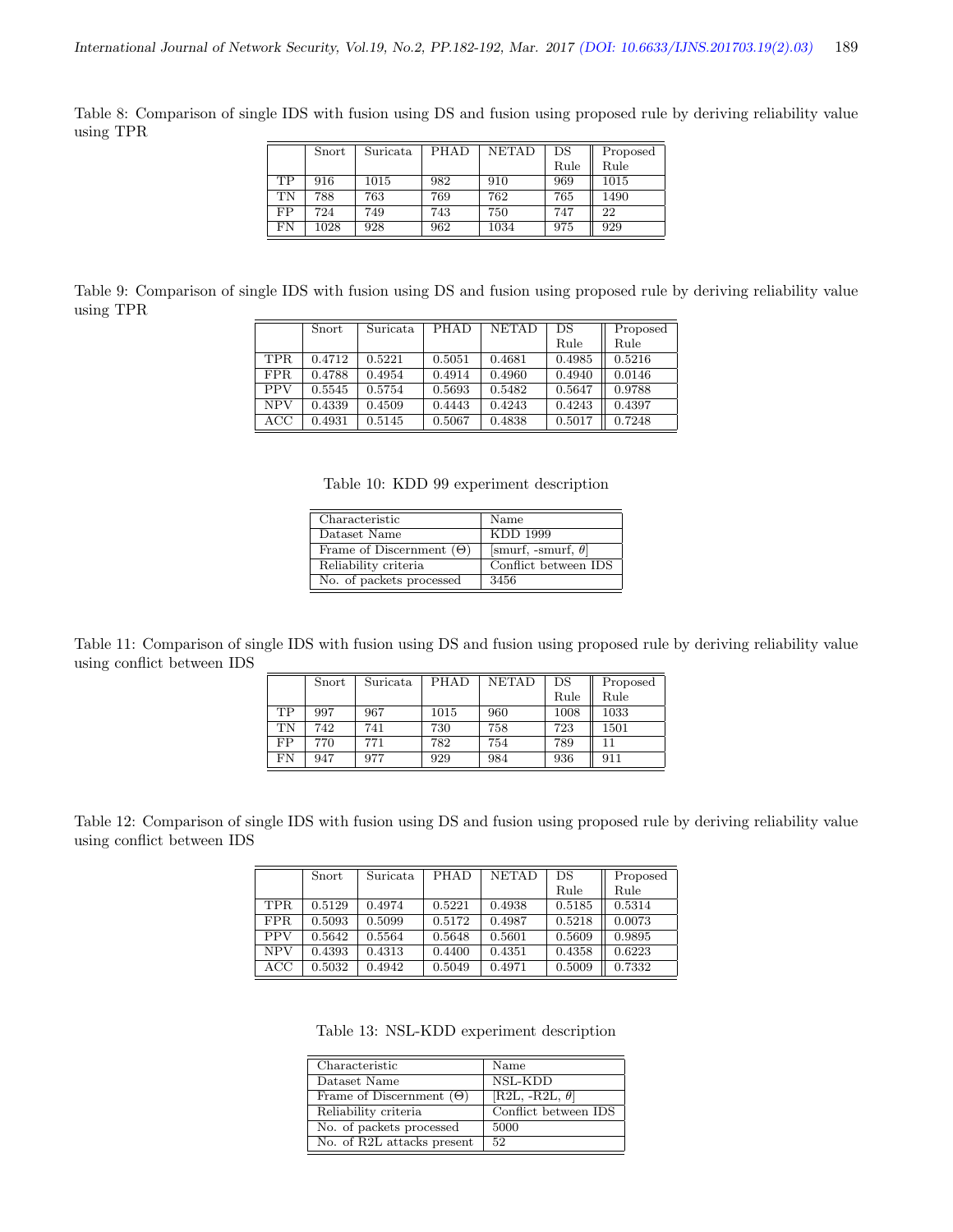| Characteristic                  | Name                   |
|---------------------------------|------------------------|
| Dataset Name                    | NSL-KDD                |
| Frame of Discernment $(\Theta)$ | [DOS, -DOS, $\theta$ ] |
| Reliability criteria            | Conflict between IDS   |
| No. of packets processed        | 5000                   |
| No. of R2L attacks present      | 944                    |

Table 14: NSL-KDD experiment description



Figure 9: Comparing fusion rules under harmonious behavior

The KDD99 Experiment description is shown in Table 7. Table 8 and Table 9 shown the performance of proposed rule along with DS rule. Table 10 gives description about KDD99 experiment by using conflict between the IDS as a reliability criteria. Table 11 and Table 12 shows the results obtained under this experiment.

#### 6.3 NSL-KDD Experiment

To perform evaluation of our proposed technique against NSL-KDD, We utilized two IDS systems out of four installed in the environment namely, snort and PHAD. In the work by Thomas [16], it is shown that PHAD has performs badly during detection of R2L and U2R attack. While, snort performs well against DOS and R2L categories of attack. In pre-processing of NSL-KDD using wireshark tool, it is found that DOS and R2L have very low variations and hence it is difficult to detect such attacks using traditional detection method.

Table 13 shows the description of NSL-KDD experiment for detecting R2L attack considering conflict as reliability criteria. Table 14 shows the description of NSL-KDD experiment for detecting DOS attack considering conflict as reliability criteria. Figure 4 shows the results of proposed rule with DS rule against NSL-KDD for detecting R2L attack and Figure 5 shows the results of proposed rule with DS rule against NSL-KDD for detecting DOS attack. It can be observed from the result that proposed rule gives highest accuracy and least false positive rate compared to individual IDS and DS rule.

#### 6.4 Random Experiment

The behavior of proposed rule against existing rules is further checked with some random experiments. Here, we perform some random experiments under following situations:

- Conflicting Behavior;
- Harmonious Behavior.

We artificially generated the random packets but controlled them to have a conflicting behavior and harmonious behavior as shown in Figure 6 and Figure 7.The results for fusion of two intrusion system detectors having conflicting behavior is shown in 15. The proposed rule increases the accuracy by 20% compared to individual IDS. However, in the case of harmonious behavior the DS Rule improves accuracy by 10% while proposed rule improves it by 18% compared to individual IDS. Table 16 shows the results for harmonious behavior of IDS. Figure 8 and Figure 9 shows the results in terms of precision, recall and F-score under conflicting and harmonious behavior.

# 7 Conclusion

In this paper, a reliable alert fusion approach for combining alerts from multiple intrusion detection systems is proposed. The proposed rule incorporates reliability of intrusion detection during fusion process. The rule is designed to make compromise between conjunctive logic and disjunctive logic. The simulation was done against DARPA99, KDD99 and NSL-KDD and shows the performance of proposed approach with an improvement in false positive rate. We demonstrated the results for random situation under complementary and harmonious behavior to prove the robustness of our rule in terms of reducing false alert and enhancing accuracy of detection.

#### References

- [1] G. G. Deverajan, R. Saravanan, "A novel trust based system to detect the intrusive behavior in MANET," International Journal of Electronics and Information Engineering, vol. 3, no. 1, pp. 31–43, 2015.
- [2] D. Dubois and H. Prade, "On the combination of evidence in various mathematical frameworks," in Reliability Data Collection and Analysis, pp. 213–241, Springer, 1992.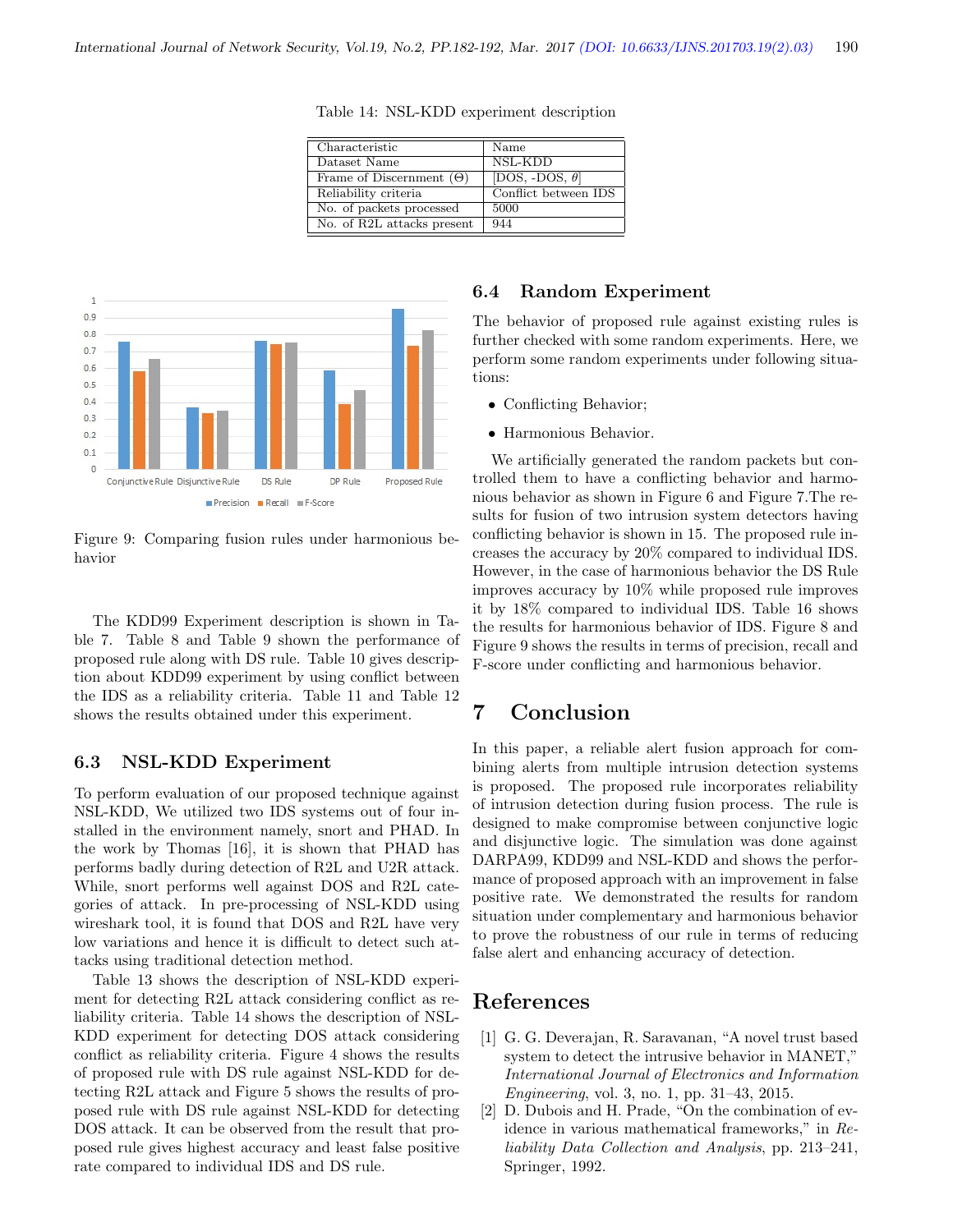|            | $IDS_1$  | $IDS_2$  | Conjunctive Rule | Disjunctive Rule | DS Rule | $\overline{DP}$ Rule | Proposed rule |
|------------|----------|----------|------------------|------------------|---------|----------------------|---------------|
| <b>TP</b>  | 1000     | 2500     | 1915             | 745              | 2341    | 820                  | 2377          |
| TN         | 2500     | 1000     | 1505             | 2141             | 1106    | 1960                 | 2133          |
| FN         | 1500     | $\Omega$ | 585              | 1160             | 159     | 800                  | 190           |
| FP         | $\Omega$ | 1500     | 995              | 954              | 1394    | 1420                 | 300           |
| <b>TPR</b> | 0.4      | 1.0      | 0.766            | 0.3910           | 0.9364  | 0.5061               | 0.9259        |
| <b>FPR</b> | 0.0      | 0.60     | 0.398            | 0.3082           | 0.4424  | 0.5798               | 0.123         |
| <b>PPV</b> | 1.00     | 0.63     | 0.560            | 0.4384           | 0.6267  | 0.366                | 0.8879        |
| <b>NPV</b> | 0.625    | 1.00     | 0.720            | 0.648            | 0.874   | 0.710                | 0.9182        |
| Accuracy   | 0.7      | 0.7      | 0.6847           | 0.5772           | 0.6894  | 0.556                | 0.9020        |

Table 15: Comparison of proposed rule with existing rules under conflicting behavior

Table 16: Comparison of proposed rule with existing rules under harmonious behavior

|            | $IDS_1$ | $IDS_2$ | Conjunctive Rule | Disjunctive Rule | DS Rule | DP Rule | Proposed rule |
|------------|---------|---------|------------------|------------------|---------|---------|---------------|
| <b>TP</b>  | 1000    | 1000    | 1461             | 800              | 1863    | 950     | 1906          |
| TN         | 2000    | 2250    | 2036             | 1240             | 1929    | 1900    | 2303          |
| FN         | 1500    | 1500    | 1039             | 1600             | 637     | 1490    | 691           |
| FP.        | 500     | 250     | 464              | 1360             | 571     | 660     | 100           |
| <b>TPR</b> | 0.40    | 0.40    | 0.58             | 0.33             | 0.75    | 0.39    | 0.73          |
| <b>FPR</b> | 0.20    | 0.10    | 0.19             | 0.52             | 0.23    | 0.26    | 0.04          |
| <b>PPV</b> | 0.67    | 0.80    | 0.76             | 0.37             | 0.77    | 0.59    | 0.95          |
| <b>NPV</b> | 0.57    | 0.60    | 0.66             | 0.44             | 0.75    | 0.56    | 0.77          |
| Accuracy   | 0.60    | 0.65    | 0.70             | 0.41             | 0.76    | 0.57    | 0.84          |

- [3] R. Goel, A. Sardana, and R. C. Joshi, "Parallel misuse and anomaly detection model," International Journal of Network Security, vol. 14, no. 4, pp. 211– 222, 2012.
- [4] I. R. Goodman, R. P. Mahler, and H. T. Nguyen, Mathematics of Data Fusion, vol. 37, Springer Science & Business Media, 1997.
- [5] L. C. Huang and M. S. Hwang, "Study of intrusion detection systems environment," Journal of Electronic Science and Technology, vol. 4, p. 6, 2012.
- [6] A. Jøsang, Subjective Logic, Book Draft, 2011. (http://folk.uio.no/josang/papers/ subjective\_logic.pdf)
- [7] C. Katar, "Combining multiple techniques for intrusion detection," International Journal of Computer Science and Network Security, vol. 6, no. 2B, pp. 208–218, 2006.
- [8] K. Kendall, "A database of computer attacks for the evaluation of intrusion detection systems," Technical Report DTIC Document, 1999.
- [9] M. V. Mahoney and P. K. Chan, "An analysis of the 1999 darpa/lincoln laboratory evaluation data for network anomaly detection," in Recent Advances in Intrusion Detection, pp. 220–237, Springer, 2003.
- [10] J. McHugh, A. Christie, and J. Allen, "Defending yourself: The role of intrusion detection systems," IEEE Software, vol. 17, no. 5, pp. 42, 2000.
- [11] E. U. Opara, O. A. Soluade, "Straddling the next cyber frontier: The empirical analysis on network

Journal of Electronics and Information Engineering, vol. 3, no. 1, pp. 10–18, 2015.

- [12] G. Shafer et al., A Mathematical Theory of Evidence, vol. 1, Princeton University Press Princeton, 1976.
- [13] P. Smets and R. Kennes, "The transferable belief model," Artificial Intelligence, vol. 66, no. 2, pp. 191– 234, 1994.
- [14] M. Tavallaee, E. Bagheri, W. Lu, and A. A. Ghorbani, "A detailed analysis of the kdd cup 99 data set," in Proceedings of the Second IEEE Symposium on Computational Intelligence for Security and Defence Applications, pp. 1–6, 2009.
- [15] C. Thomas and N. Balakrishnan, "Improvement in intrusion detection with advances in sensor fusion," IEEE Transactions on Information Forensics and Security, vol. 4, no. 3, pp. 542–551, 2009.
- [16] C. Thomas and N. Balakrishnan, "Performance enhancement of intrusion detection systems using advances in sensor fusion," Supercomputer Education and Research Centre Indian Institute of Science, Doctoral Thesis, 2009. (http: //www.serc.iisc.ernet.in/graduation-theses/ CizaThomas-PhD-Thesis.pdf)
- [17] R. R. Yager, "On the dempster-shafer framework and new combination rules," Information Sciences, vol. 41, no. 2, pp. 93–137, 1987.

security, exploits, and vulnerabilities," *International* and communication engineering from the North Gujarat Vrushank Shah was born in Ahmedabad, Gujarat, India, in 1985. He received the B.E. degree in electronics